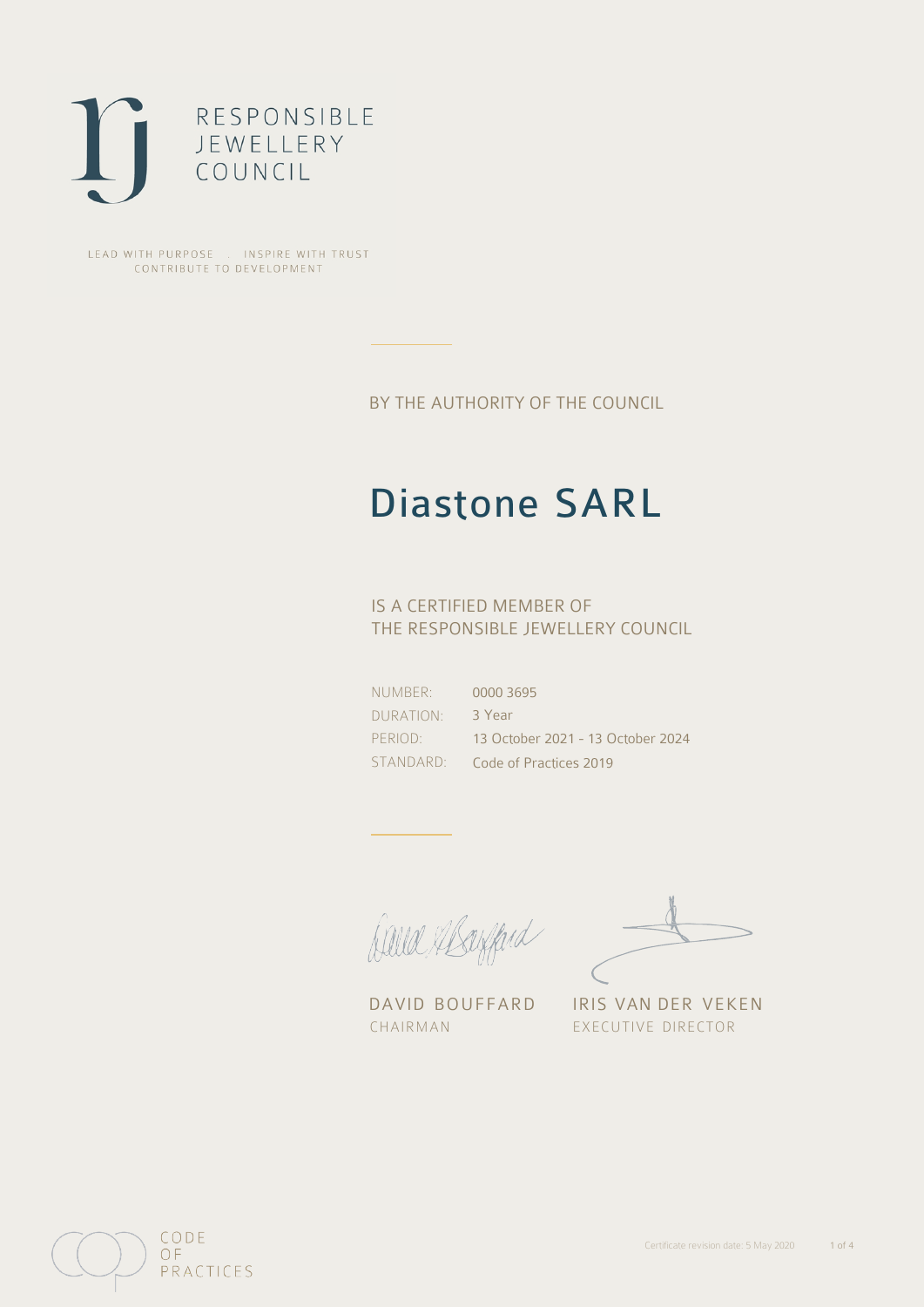

# **CERTIFICATION OVERVIEW**

| Diamonds and Coloured Gemstones Trader, Cutter and/or Polisher                                                                                                                                                                                                                                                                                                                                                                                         |  |  |
|--------------------------------------------------------------------------------------------------------------------------------------------------------------------------------------------------------------------------------------------------------------------------------------------------------------------------------------------------------------------------------------------------------------------------------------------------------|--|--|
| 03 March 2021                                                                                                                                                                                                                                                                                                                                                                                                                                          |  |  |
| <b>First Certification</b>                                                                                                                                                                                                                                                                                                                                                                                                                             |  |  |
| Code of Practices 2019                                                                                                                                                                                                                                                                                                                                                                                                                                 |  |  |
| <b>SGS United Kingdom Limited</b>                                                                                                                                                                                                                                                                                                                                                                                                                      |  |  |
| 1. General requirements: 1-4, except 3.2<br>2. Responsible supply chains, human rights and due<br>diligence: 5-14, except 7.1a, 7.3, 8, 9, 11.3, 13.2-4<br>3. Labour rights and working conditions: 15-22, except 19.3,<br>21.3<br>4. Health, Safety and Environment: 23-27, except 23.6, 23.10, 27.4<br>5. Gold, Silver, PGM, diamond and coloured gemstone<br>products: 28-30, except 28.2a, b, i, 29.2, 30<br>6. Responsible mining: Not Applicable |  |  |
|                                                                                                                                                                                                                                                                                                                                                                                                                                                        |  |  |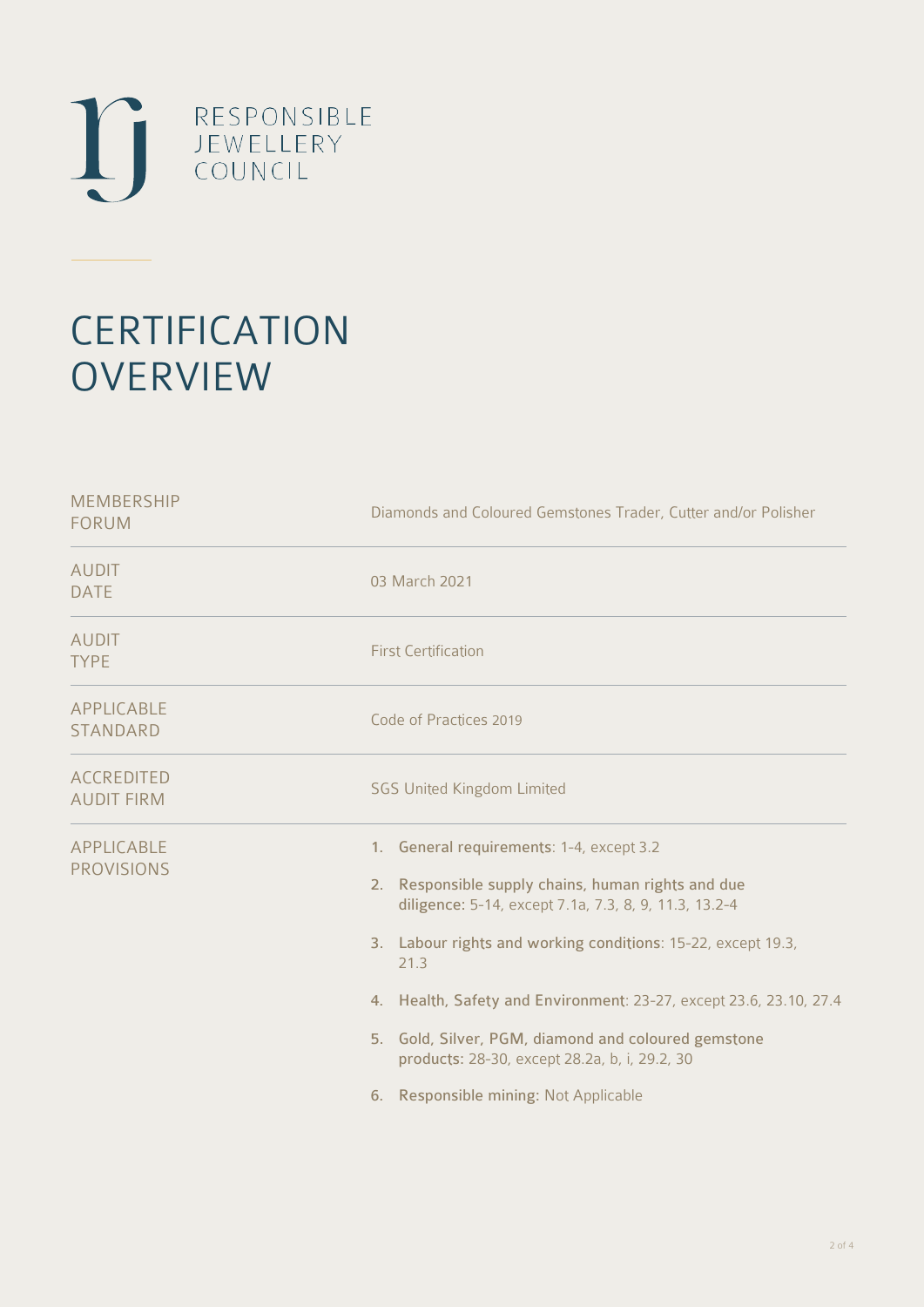| PROVENANCE<br><b>CLAIMS</b>                | DIASTONE Sarl states that the diamonds we purchase do not originate<br>from Zimbabwe. DIASTONE Sàrl has received similar written<br>statements from its supplier(s). |                                                                                                                                                                                                                                                                                                         |  |
|--------------------------------------------|----------------------------------------------------------------------------------------------------------------------------------------------------------------------|---------------------------------------------------------------------------------------------------------------------------------------------------------------------------------------------------------------------------------------------------------------------------------------------------------|--|
| <b>AUDITOR STATEMENT OF</b><br>CONFORMANCE | Based on the scope and findings of the certification audit, the member<br>has demonstrated a conformance level consistent with a:<br>3 Year Certification            |                                                                                                                                                                                                                                                                                                         |  |
|                                            |                                                                                                                                                                      |                                                                                                                                                                                                                                                                                                         |  |
| <b>NEXT AUDIT TYPE</b>                     |                                                                                                                                                                      | MID-TERM REVIEW (within 12-24 months):                                                                                                                                                                                                                                                                  |  |
|                                            |                                                                                                                                                                      | A. Mid-term review NOT required due to:                                                                                                                                                                                                                                                                 |  |
|                                            |                                                                                                                                                                      | No anticipated changes to the certification scope during the<br>certification period                                                                                                                                                                                                                    |  |
|                                            |                                                                                                                                                                      | <25 full time equivalent personnel                                                                                                                                                                                                                                                                      |  |
|                                            |                                                                                                                                                                      | Low risk of non-conformances due to management controls                                                                                                                                                                                                                                                 |  |
|                                            |                                                                                                                                                                      | Existence of parallel audits for schemes recognised by RJC                                                                                                                                                                                                                                              |  |
|                                            |                                                                                                                                                                      | Existence of rigorous internal audit programs                                                                                                                                                                                                                                                           |  |
|                                            |                                                                                                                                                                      | Strong internal controls ensuring effective review and closure<br>of corrective actions for non-conformances                                                                                                                                                                                            |  |
|                                            |                                                                                                                                                                      |                                                                                                                                                                                                                                                                                                         |  |
|                                            |                                                                                                                                                                      | B. Mid-term review (desktop only) required due to:                                                                                                                                                                                                                                                      |  |
|                                            |                                                                                                                                                                      | No impact on conformance levels from any changes to the<br>certification scope                                                                                                                                                                                                                          |  |
|                                            |                                                                                                                                                                      | 2 or less minor non-conformances with critical provisions or 4<br>or less minor non-conformances in general identified by the<br>audit (not covered by parallel audits for schemes identified as<br>equivalent to RJC's) for an individual member in the mining<br>sector or a non-mining sector member |  |
|                                            |                                                                                                                                                                      | Possibility of remote verification of actions                                                                                                                                                                                                                                                           |  |
|                                            |                                                                                                                                                                      | No risk to critical provisions                                                                                                                                                                                                                                                                          |  |